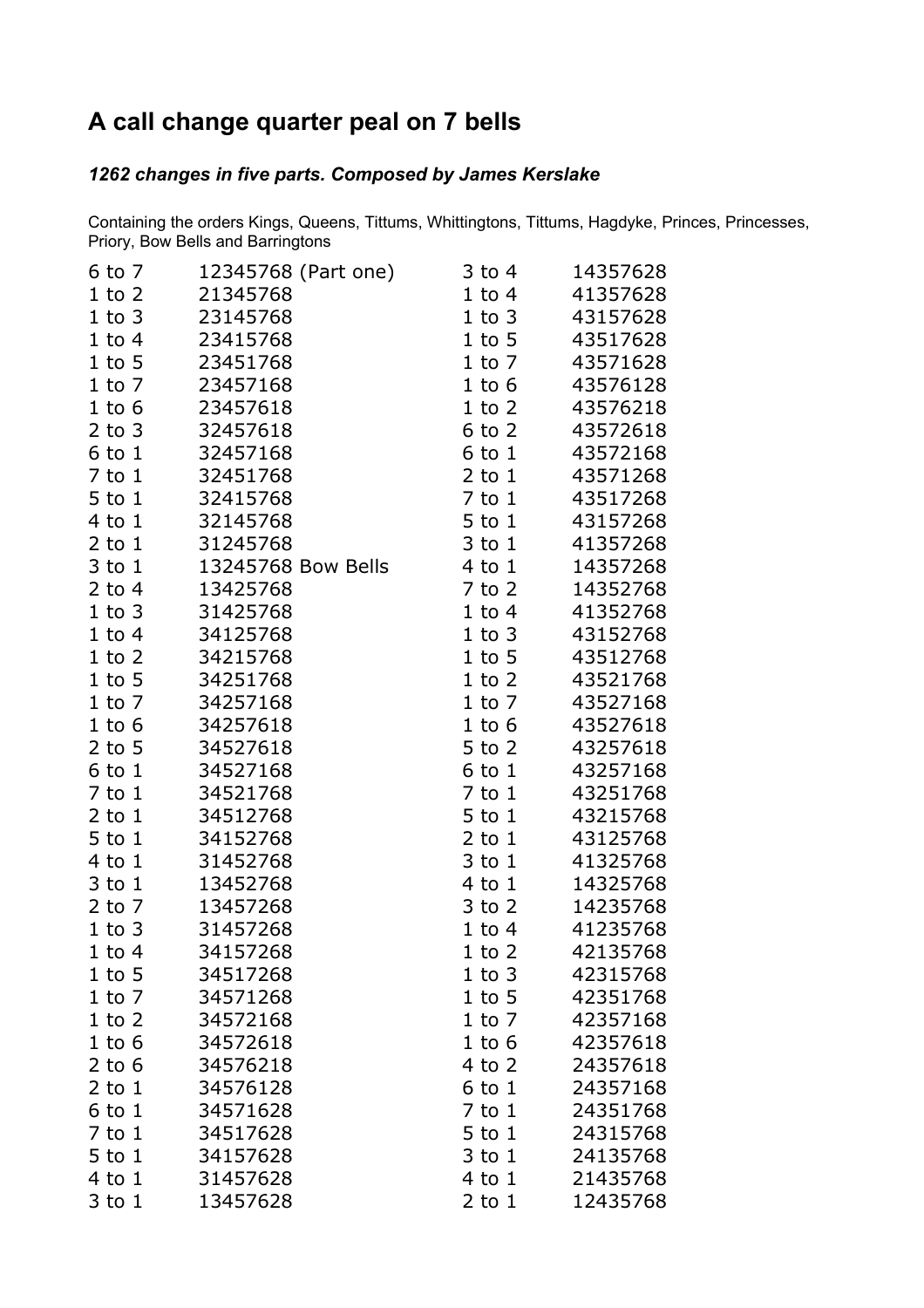| 3 to 5     | 12453768 | $6$ to $2$               | 54372618             |
|------------|----------|--------------------------|----------------------|
| $1$ to $2$ | 21453768 | $6$ to $1$               | 54372168             |
| $1$ to $4$ | 24153768 | $2$ to $1$               | 54371268             |
| $1$ to $5$ | 24513768 | $7$ to $1$               | 54317268             |
| $1$ to $3$ | 24531768 | $3$ to $1$               | 54137268             |
| $1$ to $7$ | 24537168 | $4$ to $1$               | 51437268             |
| $1$ to $6$ | 24537618 | 5 to 1                   | 15437268             |
| $2$ to 4   | 42537618 | 7 to 2                   | 15432768             |
| $6$ to $1$ | 42537168 | $1$ to $5$               | 51432768             |
| $7$ to $1$ | 42531768 | $1$ to $4$               | 54132768             |
| $3$ to $1$ | 42513768 | $1$ to $3$               | 54312768             |
| $5$ to $1$ | 42153768 | $1$ to $2$               | 54321768             |
| $2$ to $1$ | 41253768 | $1$ to $7$               | 54327168             |
| 4 to 1     | 14253768 | $1$ to $6$               | 54327618             |
| $2$ to 5   | 14523768 | $3$ to $2$               | 54237618             |
| $1$ to $4$ | 41523768 | $6$ to $1$               | 54237168             |
| $1$ to $5$ | 45123768 | $7$ to $1$               | 54231768             |
| $1$ to $2$ | 45213768 | $3$ to $1$               | 54213768             |
| $1$ to $3$ | 45231768 | $2$ to $1$               | 54123768             |
| $1$ to $7$ | 45237168 | $4$ to $1$               | 51423768             |
| $1$ to $6$ | 45237618 | $5$ to $1$               | 15423768             |
| $2$ to $3$ | 45327618 | $4$ to $2$               | 15243768             |
| $6$ to $1$ | 45327168 | $1$ to $5$               | 51243768             |
| $7$ to $1$ | 45321768 | $1$ to $2$               | 52143768             |
| $2$ to $1$ | 45312768 | $1$ to $4$               | 52413768             |
| $3$ to $1$ | 45132768 | $1$ to $3$               | 52431768             |
| $5$ to $1$ | 41532768 | $1$ to $7$               | 52437168             |
| 4 to 1     | 14532768 | $1$ to $6$               | 52437618             |
| $2$ to $7$ | 14537268 | 5 to 2                   | 25437618             |
|            | 41537268 |                          | 25437168             |
| $1$ to $4$ | 45137268 | $6$ to $1$<br>$7$ to $1$ | 25431768             |
| $1$ to 5   |          |                          | 25413768             |
| $1$ to $3$ | 45317268 | $3$ to $1$               | 25143768             |
| $1$ to $7$ | 45371268 | $4$ to $1$               |                      |
| $1$ to $2$ | 45372168 | $5$ to $1$               | 21543768<br>12543768 |
| $1$ to $6$ | 45372618 | $2$ to $1$               |                      |
| $2$ to 6   | 45376218 | $4$ to $3$               | 12534768             |
| $2$ to $1$ | 45376128 | $1$ to $2$               | 21534768             |
| $6$ to $1$ | 45371628 | $1$ to $5$               | 25134768             |
| $7$ to $1$ | 45317628 | $1$ to $3$               | 25314768             |
| $3$ to $1$ | 45137628 | $1$ to $4$               | 25341768             |
| $5$ to $1$ | 41537628 | $1$ to $7$               | 25347168             |
| $4$ to $1$ | 14537628 | $1$ to $6$               | 25347618             |
| $4$ to 5   | 15437628 | $2$ to 5                 | 52347618             |
| $1$ to 5   | 51437628 | $6$ to $1$               | 52347168             |
| $1$ to $4$ | 54137628 | $7$ to $1$               | 52341768             |
| $1$ to $3$ | 54317628 | $4$ to $1$               | 52314768             |
| $1$ to $7$ | 54371628 | $3$ to $1$               | 52134768             |
| $1$ to $6$ | 54376128 | $2$ to $1$               | 51234768             |
| $1$ to $2$ | 54376218 | $5$ to $1$               | 15234768             |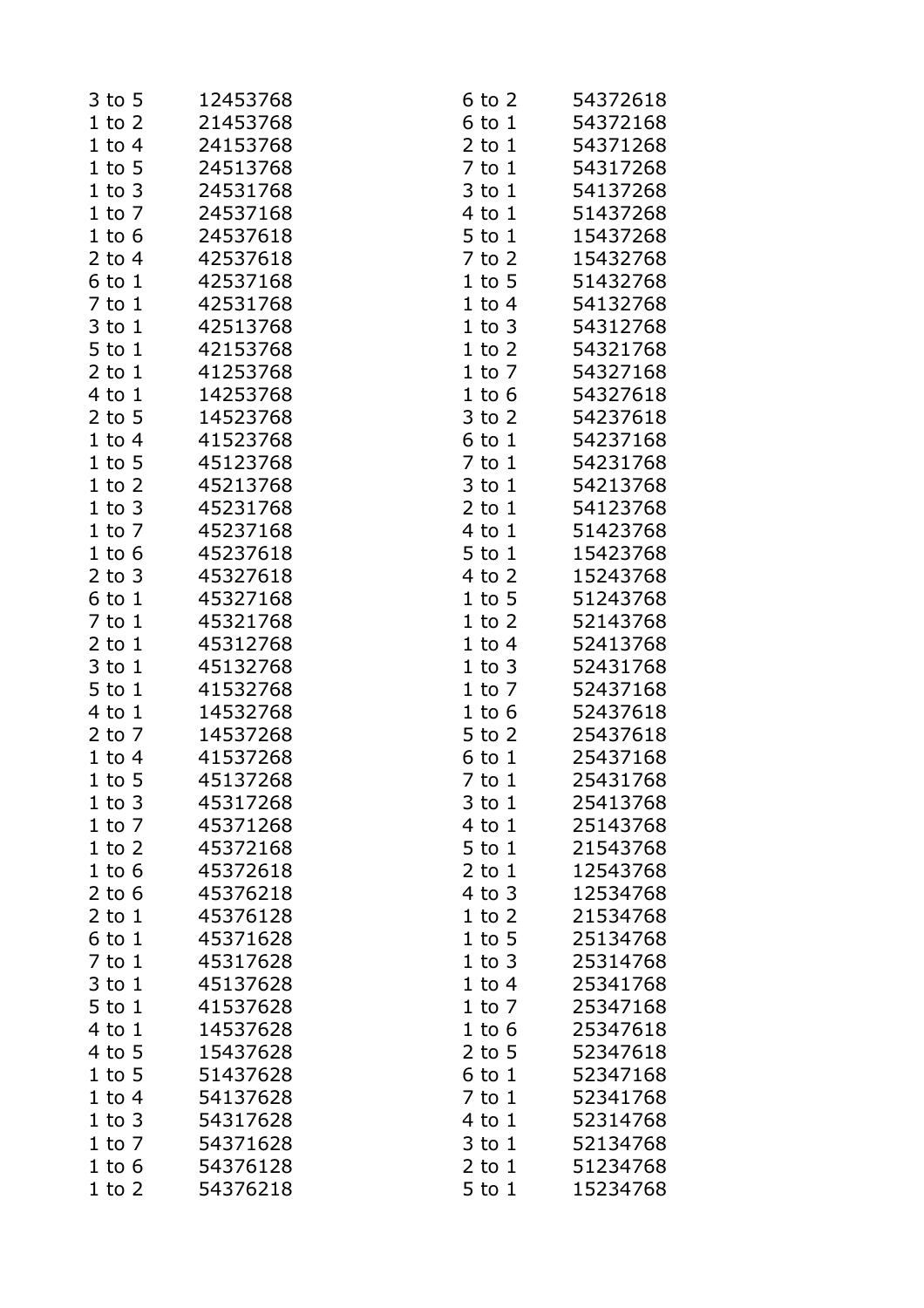| $2$ to $3$ | 15324768 | 4 to 2     | 35247618             |
|------------|----------|------------|----------------------|
| $1$ to 5   | 51324768 | $6$ to $1$ | 35247168             |
| $1$ to $3$ | 53124768 | $7$ to $1$ | 35241768             |
| $1$ to $2$ | 53214768 | 4 to 1     | 35214768             |
| $1$ to $4$ | 53241768 | $2$ to $1$ | 35124768             |
| $1$ to $7$ | 53247168 | $5$ to $1$ | 31524768             |
| $1$ to $6$ | 53247618 | $3$ to $1$ | 13524768             |
| 2 to $4$   | 53427618 | $5$ to $2$ | 13254768 Priory      |
| $6$ to $1$ | 53427168 | 1 to 3     | 31254768             |
| $7$ to $1$ | 53421768 | $1$ to $2$ | 32154768             |
| $2$ to $1$ | 53412768 | 1 to 5     | 32514768             |
| $4$ to $1$ | 53142768 | $1$ to $4$ | 32541768             |
| $3$ to $1$ | 51342768 | $1$ to $7$ | 32547168             |
| $5$ to $1$ | 15342768 | $1$ to $6$ | 32547618             |
| $2$ to $7$ | 15347268 | $3$ to $2$ | 23547618             |
| $1$ to $5$ | 51347268 | 6 to 1     | 23547168             |
| $1$ to $3$ | 53147268 | $7$ to $1$ | 23541768             |
| $1$ to $4$ | 53417268 | $4$ to $1$ | 23514768             |
| $1$ to $7$ | 53471268 | $5$ to $1$ | 23154768             |
| $1$ to $2$ | 53472168 | $3$ to $1$ | 21354768             |
| $1$ to $6$ | 53472618 | $2$ to $1$ | 12354768             |
| 2 to $6$   | 53476218 | $4$ to $7$ | 12357468 (Part two)  |
| $2$ to $1$ | 53476128 | $1$ to $2$ | 21357468             |
| $6$ to $1$ | 53471628 | $1$ to $3$ | 23157468             |
| $7$ to $1$ | 53417628 | $1$ to $5$ | 23517468             |
| $4$ to $1$ | 53147628 | $1$ to $7$ | 23571468             |
| $3$ to $1$ | 51347628 | $1$ to $4$ | 23574168             |
| $5$ to $1$ | 15347628 | $1$ to $6$ | 23574618             |
| $5$ to $3$ | 13547628 | $2$ to $3$ | 32574618             |
| $1$ to $3$ | 31547628 | $6$ to $1$ | 32574168             |
| $1$ to $5$ | 35147628 | $4$ to $1$ | 32571468             |
| $1$ to $4$ | 35417628 | $7$ to $1$ | 32517468             |
| $1$ to $7$ | 35471628 | $5$ to $1$ | 32157468             |
| $1$ to $6$ | 35476128 | $2$ to $1$ | 31257468             |
| $1$ to $2$ | 35476218 | $3$ to $1$ | 13257468             |
| $6$ to $2$ | 35472618 | 2 to $5$   | 13527468 Princesses  |
| $6$ to $1$ | 35472168 | $1$ to $3$ | 31527468             |
| $2$ to $1$ | 35471268 | $1$ to $5$ | 35127468             |
| $7$ to $1$ | 35417268 | $1$ to $2$ | 35217468             |
| $4$ to $1$ | 35147268 | $1$ to $7$ | 35271468 Barringtons |
| $5$ to $1$ | 31547268 | $1$ to $4$ | 35274168             |
| $3$ to $1$ | 13547268 | $1$ to $6$ | 35274618             |
| $7$ to $2$ | 13542768 | $2$ to $7$ | 35724618             |
| $1$ to $3$ | 31542768 | $6$ to $1$ | 35724168             |
| $1$ to 5   | 35142768 | $4$ to $1$ | 35721468             |
| $1$ to $4$ | 35412768 | $2$ to $1$ | 35712468             |
| $1$ to $2$ | 35421768 | $7$ to $1$ | 35172468             |
| $1$ to $7$ | 35427168 | $5$ to $1$ | 31572468             |
| $1$ to $6$ | 35427618 | $3$ to $1$ | 13572468 Queens      |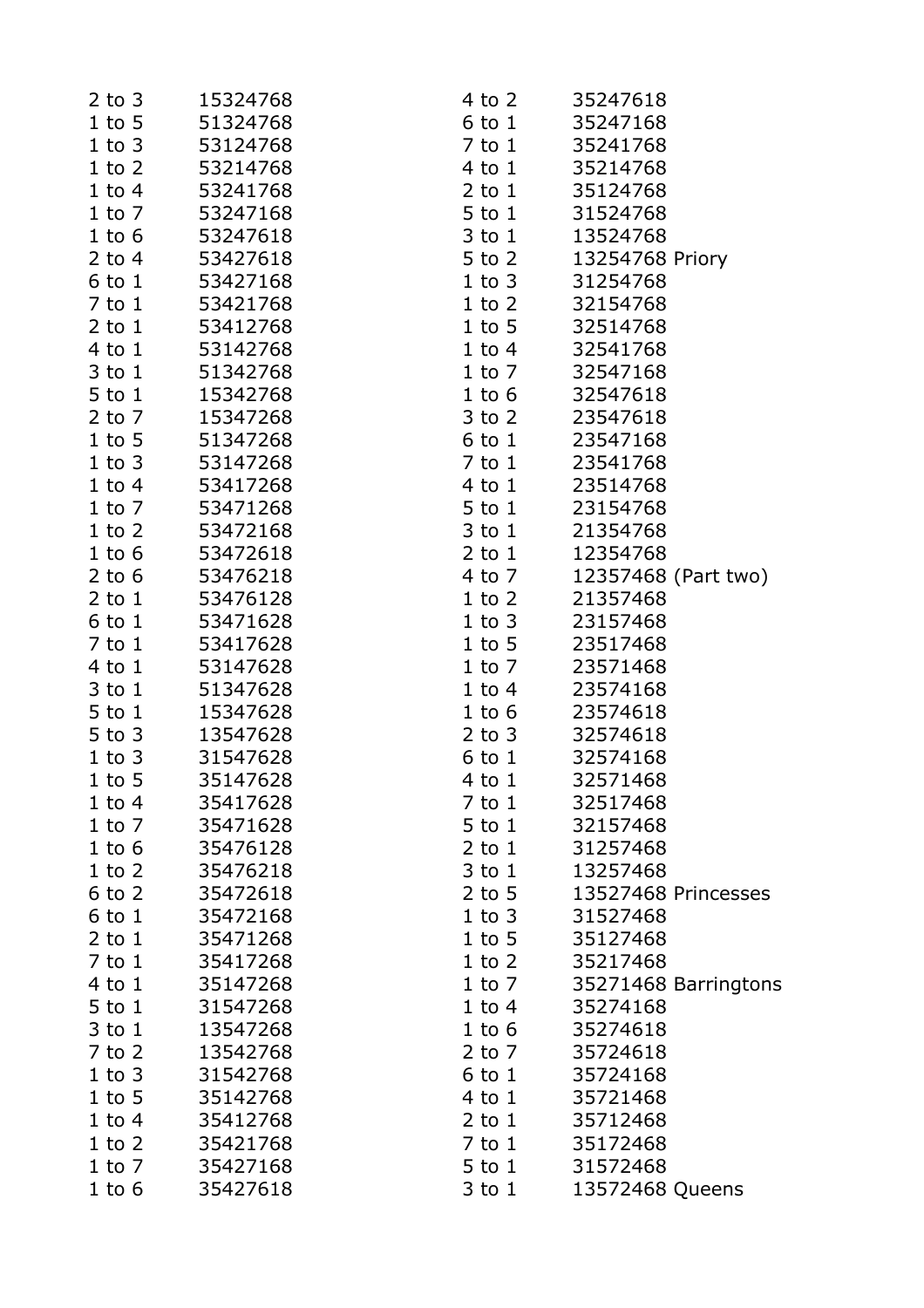| $2$ to 4                 | 13574268             | 5 to 2                   | 25374618             |
|--------------------------|----------------------|--------------------------|----------------------|
| $1$ to $3$               | 31574268             | $6$ to $1$               | 25374168             |
| $1$ to 5                 | 35174268             | $4$ to $1$               | 25371468             |
| $1$ to $7$               | 35714268             | $7$ to $1$               | 25317468             |
| $1$ to $4$               | 35741268             | $3$ to $1$               | 25137468             |
| $1$ to $2$               | 35742168             | $5$ to $1$               | 21537468             |
| $1$ to $6$               | 35742618             | $2$ to $1$               | 12537468             |
| $2$ to 6                 | 35746218             | 3 to 7                   | 12573468             |
| $2$ to $1$               | 35746128             | $1$ to $2$               | 21573468             |
| $6$ to $1$               | 35741628             | $1$ to 5                 | 25173468             |
| $4$ to $1$               | 35714628             | $1$ to $7$               | 25713468             |
| $7$ to $1$               | 35174628             | $1$ to $3$               | 25731468             |
| 5 to 1                   | 31574628             | $1$ to $4$               | 25734168             |
| $3$ to $1$               | 13574628             | $1$ to $6$               | 25734618             |
| $3$ to $5$               | 15374628             | $2$ to 5                 | 52734618             |
| $1$ to $5$               | 51374628             | $6$ to $1$               | 52734168             |
| $1$ to $3$               | 53174628             | $4$ to $1$               | 52731468             |
| $1$ to $7$               | 53714628             | $3$ to $1$               | 52713468             |
| $1$ to $4$               | 53741628             | $7$ to $1$               | 52173468             |
| $1$ to $6$               | 53746128             | $2$ to $1$               | 51273468             |
| $1$ to $2$               | 53746218             | 5 to 1                   | 15273468             |
| $6$ to $2$               | 53742618             | $2$ to $7$               | 15723468             |
| $6$ to $1$               | 53742168             | $1$ to 5                 | 51723468             |
| $2$ to $1$               | 53741268             | $1$ to $7$               | 57123468             |
| $4$ to $1$               | 53714268             | $1$ to $2$               | 57213468             |
| $7$ to $1$               | 53174268             | $1$ to $3$               | 57231468             |
| $3$ to $1$               | 51374268             | $1$ to $4$               | 57234168             |
| $5$ to $1$               | 15374268             | $1$ to $6$               | 57234618             |
| $4$ to $2$               | 15372468             | $2$ to $3$               | 57324618             |
| $1$ to $5$               | 51372468             | $6$ to $1$               | 57324168             |
| $1$ to $3$               | 53172468             |                          |                      |
|                          | 53712468             | 4 to 1                   | 57321468<br>57312468 |
| $1$ to $7$<br>$1$ to $2$ | 53721468             | $2$ to $1$<br>$3$ to $1$ | 57132468             |
| $1$ to $4$               | 53724168             | $7$ to $1$               | 51732468             |
| $1$ to $6$               | 53724618             | $5$ to $1$               | 15732468             |
|                          | 53274618             |                          |                      |
| $7$ to $2$               |                      | $2$ to 4                 | 15734268             |
| $6$ to $1$<br>$4$ to $1$ | 53274168<br>53271468 | $1$ to $5$               | 51734268<br>57134268 |
|                          |                      | $1$ to $7$               |                      |
| $7$ to $1$               | 53217468             | $1$ to $3$               | 57314268             |
| $2$ to $1$               | 53127468             | $1$ to $4$               | 57341268             |
| $3$ to $1$               | 51327468             | $1$ to $2$               | 57342168             |
| $5$ to $1$               | 15327468             | $1$ to $6$               | 57342618             |
| $3$ to $2$               | 15237468             | $2$ to 6                 | 57346218             |
| $1$ to $5$               | 51237468             | $2$ to $1$               | 57346128             |
| $1$ to $2$               | 52137468             | $6$ to $1$               | 57341628             |
| $1$ to $3$               | 52317468             | $4$ to $1$               | 57314628             |
| $1$ to $7$               | 52371468             | $3$ to $1$               | 57134628             |
| $1$ to $4$               | 52374168             | $7$ to $1$               | 51734628             |
| $1$ to $6$               | 52374618             | $5$ to $1$               | 15734628             |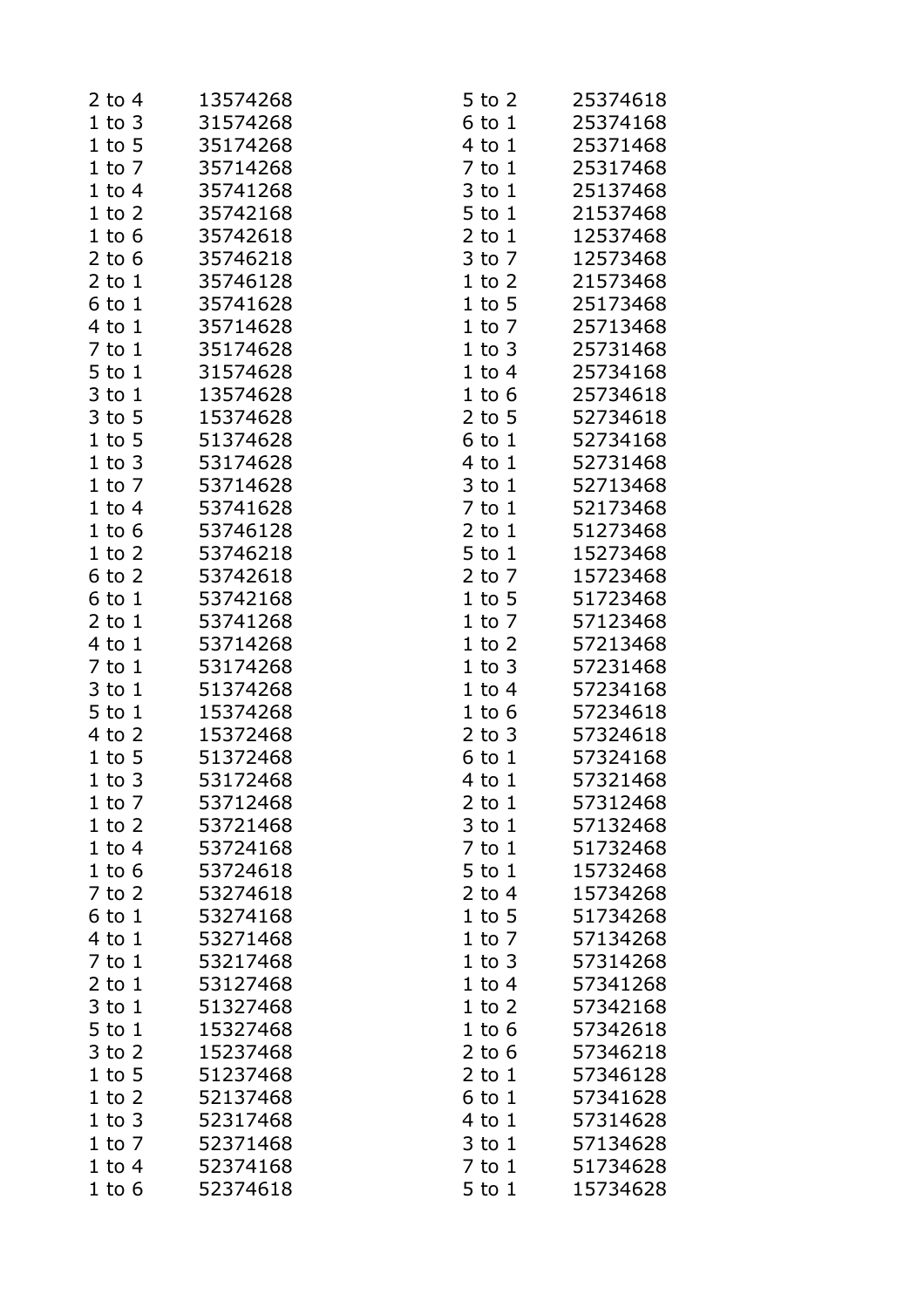| 5 to 7     | 17534628              | $2$ to $7$ | 72354618 |
|------------|-----------------------|------------|----------|
| $1$ to $7$ | 71534628              | 6 to 1     | 72354168 |
| $1$ to 5   | 75134628              | 4 to 1     | 72351468 |
| $1$ to $3$ | 75314628              | 5 to 1     | 72315468 |
| $1$ to $4$ | 75341628              | 3 to 1     | 72135468 |
| $1$ to $6$ | 75346128              | $2$ to $1$ | 71235468 |
| $1$ to $2$ | 75346218              | $7$ to $1$ | 17235468 |
| $6$ to $2$ | 75342618              | $2$ to $3$ | 17325468 |
| $6$ to $1$ | 75342168              | $1$ to $7$ | 71325468 |
| $2$ to $1$ | 75341268              | $1$ to $3$ | 73125468 |
| $4$ to $1$ | 75314268              | $1$ to $2$ | 73215468 |
| $3$ to $1$ | 75134268              | $1$ to $5$ | 73251468 |
| $5$ to $1$ | 71534268              | $1$ to $4$ | 73254168 |
| 7 to 1     | 17534268              | $1$ to $6$ | 73254618 |
| $4$ to $2$ | 17532468              | $2$ to 5   | 73524618 |
| $1$ to $7$ | 71532468              | 6 to 1     | 73524168 |
| $1$ to $5$ | 75132468              | $4$ to $1$ | 73521468 |
| $1$ to $3$ | 75312468 Kings        | $2$ to $1$ | 73512468 |
| $1$ to $2$ | 75321468 Princes      | 5 to 1     | 73152468 |
| $1$ to $4$ | 75324168              | 3 to 1     | 71352468 |
| $1$ to $6$ | 75324618              | $7$ to $1$ | 17352468 |
| 3 to 2     | 75234618              | $2$ to 4   | 17354268 |
| $6$ to $1$ | 75234168              | $1$ to $7$ | 71354268 |
| 4 to 1     | 75231468              | $1$ to $3$ | 73154268 |
| $3$ to $1$ | 75213468              | $1$ to $5$ | 73514268 |
| $2$ to $1$ | 75123468              | $1$ to $4$ | 73541268 |
| 5 to 1     | 71523468              | $1$ to $2$ | 73542168 |
| $7$ to $1$ | 17523468              | $1$ to $6$ | 73542618 |
| 5 to 2     | 17253468              | $2$ to $6$ | 73546218 |
| $1$ to $7$ | 71253468              | $2$ to $1$ | 73546128 |
| $1$ to $2$ | 72153468              | 6 to 1     | 73541628 |
|            |                       |            |          |
| $1$ to 5   | 72513468              | 4 to 1     | 73514628 |
| $1$ to $3$ | 72531468              | $5$ to $1$ | 73154628 |
| $1$ to $4$ | 72534168              | 3 to 1     | 71354628 |
| $1$ to $6$ | 72534618              | $7$ to $1$ | 17354628 |
| $7$ to $2$ | 27534618              | $7$ to $3$ | 13754628 |
| $6$ to $1$ | 27534168              | $1$ to $3$ | 31754628 |
| $4$ to $1$ | 27531468              | $1$ to $7$ | 37154628 |
| $3$ to $1$ | 27513468              | $1$ to $5$ | 37514628 |
| 5 to 1     | 27153468              | $1$ to $4$ | 37541628 |
| $7$ to $1$ | 21753468              | $1$ to $6$ | 37546128 |
| $2$ to $1$ | 12753468 Whittingtons | $1$ to $2$ | 37546218 |
| $5$ to $3$ | 12735468              | $6$ to $2$ | 37542618 |
| $1$ to $2$ | 21735468              | 6 to 1     | 37542168 |
| $1$ to $7$ | 27135468              | $2$ to $1$ | 37541268 |
| $1$ to $3$ | 27315468              | $4$ to $1$ | 37514268 |
| $1$ to $5$ | 27351468              | 5 to 1     | 37154268 |
| $1$ to $4$ | 27354168              | $7$ to $1$ | 31754268 |
| $1$ to $6$ | 27354618              | $3$ to $1$ | 13754268 |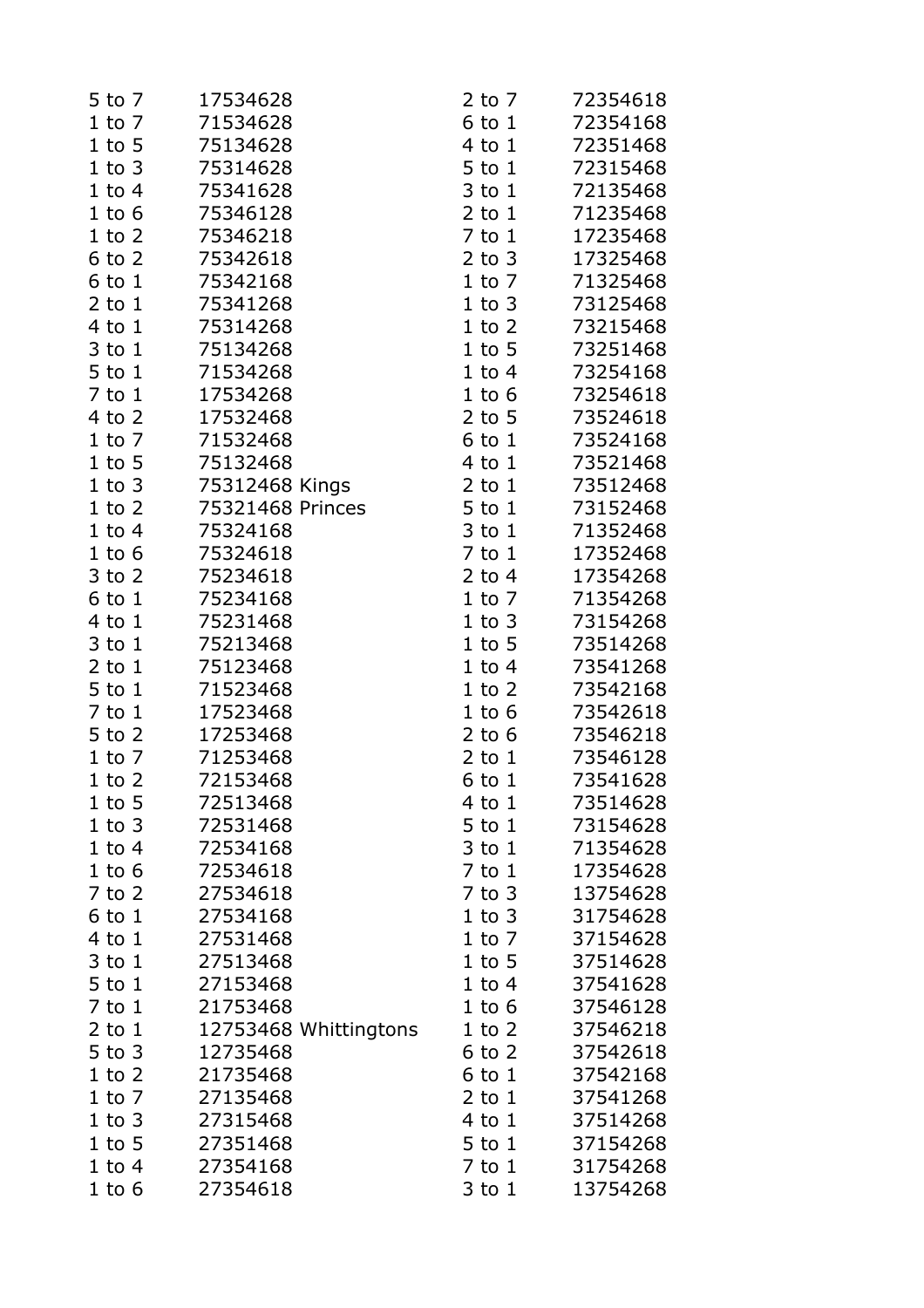| 4 to 2     | 13752468              | $2$ to 5   | 37526418 |
|------------|-----------------------|------------|----------|
| $1$ to $3$ | 31752468              | $4$ to $1$ | 37526148 |
| $1$ to $7$ | 37152468              | $6$ to $1$ | 37521648 |
| $1$ to 5   | 37512468              | $2$ to $1$ | 37512648 |
| $1$ to $2$ | 37521468              | $5$ to $1$ | 37152648 |
| $1$ to $4$ | 37524168              | $7$ to $1$ | 31752648 |
| $1$ to $6$ | 37524618              | $3$ to $1$ | 13752648 |
| $5$ to $2$ | 37254618              | $2$ to 6   | 13756248 |
| $6$ to $1$ | 37254168              | $1$ to $3$ | 31756248 |
| 4 to 1     | 37251468              | $1$ to $7$ | 37156248 |
| $5$ to $1$ | 37215468              | $1$ to $5$ | 37516248 |
|            |                       | $1$ to $6$ |          |
| $2$ to $1$ | 37125468              |            | 37561248 |
| $7$ to $1$ | 31725468              | $1$ to $2$ | 37562148 |
| $3$ to $1$ | 13725468              | $1$ to $4$ | 37562418 |
| $7$ to $2$ | 13275468              | $2$ to 4   | 37564218 |
| $1$ to $3$ | 31275468              | $2$ to $1$ | 37564128 |
| $1$ to $2$ | 32175468              | $4$ to $1$ | 37561428 |
| $1$ to $7$ | 32715468              | $6$ to $1$ | 37516428 |
| $1$ to $5$ | 32751468              | 5 to 1     | 37156428 |
| $1$ to $4$ | 32754168              | $7$ to $1$ | 31756428 |
| $1$ to $6$ | 32754618              | $3$ to $1$ | 13756428 |
| $3$ to $2$ | 23754618              | 3 to 7     | 17356428 |
| $6$ to $1$ | 23754168              | $1$ to $7$ | 71356428 |
| 4 to 1     | 23751468              | $1$ to $3$ | 73156428 |
| $5$ to $1$ | 23715468              | $1$ to $5$ | 73516428 |
| $7$ to $1$ | 23175468              | $1$ to $6$ | 73561428 |
| $3$ to $1$ | 21375468              | $1$ to $4$ | 73564128 |
| $2$ to $1$ | 12375468              | $1$ to $2$ | 73564218 |
| $4$ to $6$ | 12375648 (Part three) | $4$ to $2$ | 73562418 |
| $1$ to $2$ | 21375648              | $4$ to $1$ | 73562148 |
| $1$ to $3$ | 23175648              | 2 to 1     | 73561248 |
| $1$ to $7$ | 23715648              | $6$ to $1$ | 73516248 |
| $1$ to 5   | 23751648              | 5 to 1     | 73156248 |
| $1$ to $6$ | 23756148              | $3$ to $1$ | 71356248 |
| $1$ to $4$ | 23756418              | $7$ to $1$ | 17356248 |
| $2$ to $3$ | 32756418              | $6$ to $2$ | 17352648 |
| $4$ to $1$ | 32756148              | $1$ to $7$ | 71352648 |
| $6$ to $1$ | 32751648              | $1$ to $3$ | 73152648 |
| $5$ to $1$ | 32715648              | $1$ to $5$ | 73512648 |
| 7 to 1     | 32175648              | $1$ to $2$ | 73521648 |
| $2$ to $1$ | 31275648              | $1$ to $6$ | 73526148 |
| $3$ to $1$ | 13275648              | $1$ to $4$ | 73526418 |
| $2$ to $7$ | 13725648              | 5 to 2     | 73256418 |
| $1$ to $3$ | 31725648              | 4 to 1     | 73256148 |
| $1$ to $7$ | 37125648              | $6$ to $1$ | 73251648 |
| $1$ to $2$ | 37215648              | $5$ to $1$ | 73215648 |
| $1$ to $5$ | 37251648              | $2$ to $1$ | 73125648 |
| $1$ to $6$ | 37256148              | $3$ to $1$ | 71325648 |
| $1$ to $4$ | 37256418              | 7 to 1     | 17325648 |
|            |                       |            |          |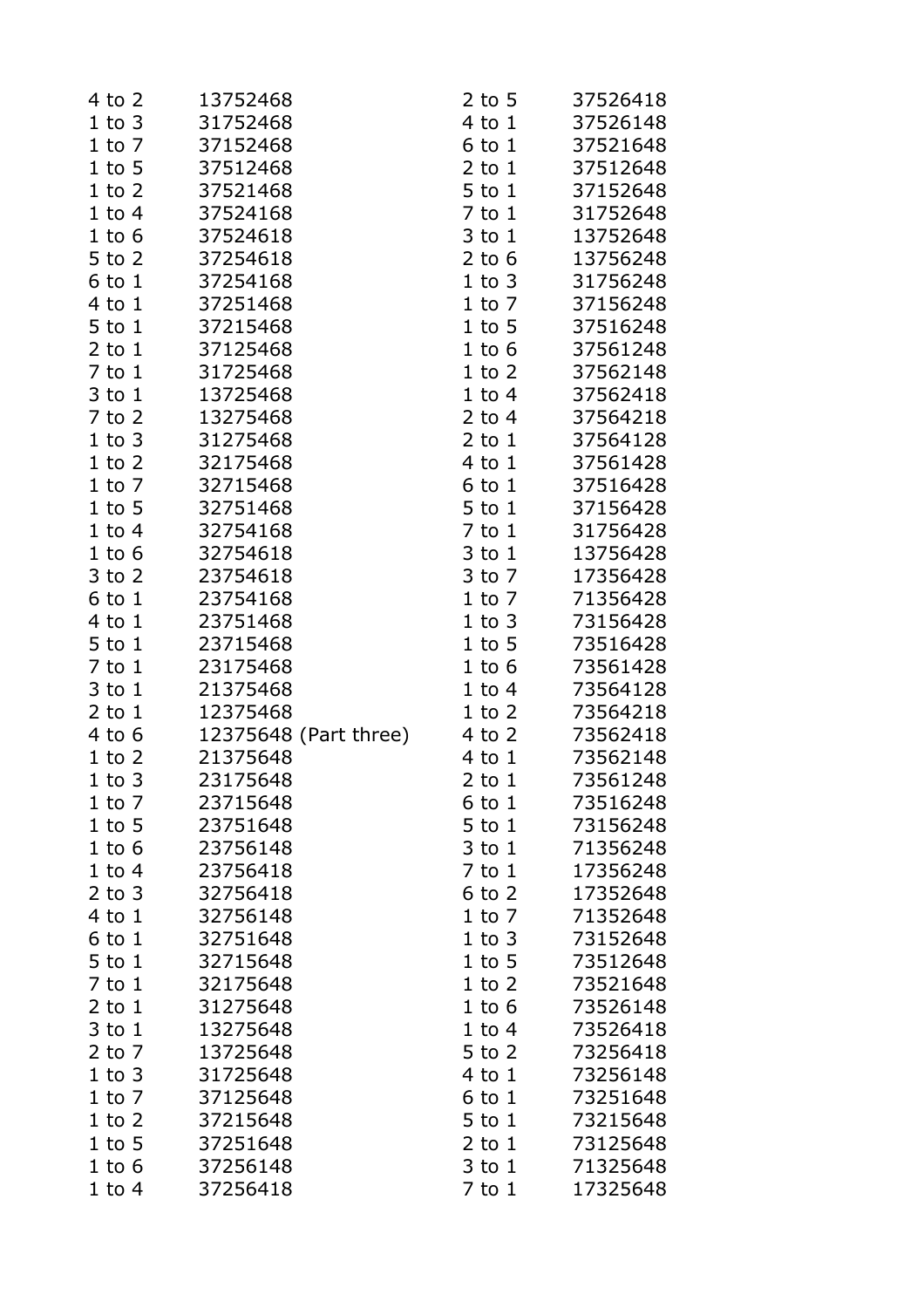| $3$ to $2$             | 17235648 | $2$ to 4             | 75364218             |
|------------------------|----------|----------------------|----------------------|
| $1$ to $7$             | 71235648 | $2$ to $1$           | 75364128             |
| $1$ to $2$             | 72135648 | 4 to 1               | 75361428             |
| $1$ to $3$             | 72315648 | $6$ to $1$           | 75316428             |
| $1$ to $5$             | 72351648 | $3$ to $1$           | 75136428             |
| $1$ to $6$             | 72356148 | $5$ to $1$           | 71536428             |
| $1$ to $4$             | 72356418 | $7$ to $1$           | 17536428             |
| $7$ to $2$             | 27356418 | 7 to 5               | 15736428             |
| 4 to 1                 | 27356148 | $1$ to 5             | 51736428             |
| $6$ to $1$             | 27351648 | $1$ to $7$           | 57136428             |
| $5$ to $1$             | 27315648 | $1$ to $3$           | 57316428             |
| $3$ to $1$             | 27135648 | $1$ to $6$           | 57361428             |
| $7$ to $1$             | 21735648 | $1$ to $4$           | 57364128             |
| $2$ to $1$             | 12735648 | $1$ to $2$           | 57364218             |
| $3$ to $5$             | 12753648 | $4$ to $2$           | 57362418             |
| $1$ to $2$             | 21753648 | 4 to 1               | 57362148             |
| $1$ to $7$             | 27153648 | $2$ to $1$           | 57361248             |
| $1$ to $5$             | 27513648 | $6$ to $1$           | 57316248             |
| $1$ to $3$             | 27531648 | $3$ to $1$           | 57136248             |
| $1$ to $6$             | 27536148 | $7$ to $1$           | 51736248             |
| $1$ to $4$             | 27536418 | 5 to 1               | 15736248             |
| $2$ to $7$             | 72536418 | $6$ to $2$           | 15732648             |
| 4 to 1                 | 72536148 | $1$ to 5             | 51732648             |
| $6$ to $1$             | 72531648 | $1$ to $7$           | 57132648             |
| $3$ to $1$             | 72513648 | $1$ to $3$           | 57312648             |
| $5$ to $1$             | 72153648 | $1$ to $2$           | 57321648             |
| $2$ to $1$             | 71253648 | $1$ to $6$           | 57326148             |
| $7$ to $1$             | 17253648 | $1$ to $4$           | 57326418             |
| $2$ to 5               | 17523648 | $3$ to $2$           | 57236418             |
| $1$ to $7$             | 71523648 | 4 to 1               | 57236148             |
|                        | 75123648 |                      |                      |
| $1$ to 5<br>$1$ to $2$ | 75213648 | 6 to 1               | 57231648<br>57213648 |
| $1$ to $3$             | 75231648 | 3 to 1<br>$2$ to $1$ | 57123648             |
| $1$ to $6$             | 75236148 | $7$ to $1$           | 51723648             |
| $1$ to $4$             | 75236418 | 5 to 1               | 15723648             |
| $2$ to $3$             | 75326418 | $7$ to $2$           | 15273648             |
| $4$ to $1$             | 75326148 | $1$ to 5             | 51273648             |
| $6$ to $1$             | 75321648 | $1$ to $2$           | 52173648             |
| $2$ to $1$             | 75312648 | $1$ to $7$           | 52713648             |
| $3$ to $1$             | 75132648 | $1$ to $3$           | 52731648             |
| $5$ to $1$             | 71532648 | $1$ to $6$           | 52736148             |
| $7$ to $1$             | 17532648 |                      | 52736418             |
|                        | 17536248 | $1$ to $4$           |                      |
| $2$ to 6               |          | $5$ to $2$           | 25736418             |
| $1$ to $7$             | 71536248 | 4 to 1               | 25736148             |
| $1$ to 5               | 75136248 | $6$ to $1$           | 25731648             |
| $1$ to $3$             | 75316248 | $3$ to $1$           | 25713648             |
| $1$ to $6$             | 75361248 | $7$ to $1$           | 25173648             |
| $1$ to $2$             | 75362148 | $5$ to $1$           | 21573648             |
| $1$ to $4$             | 75362418 | $2$ to $1$           | 12573648             |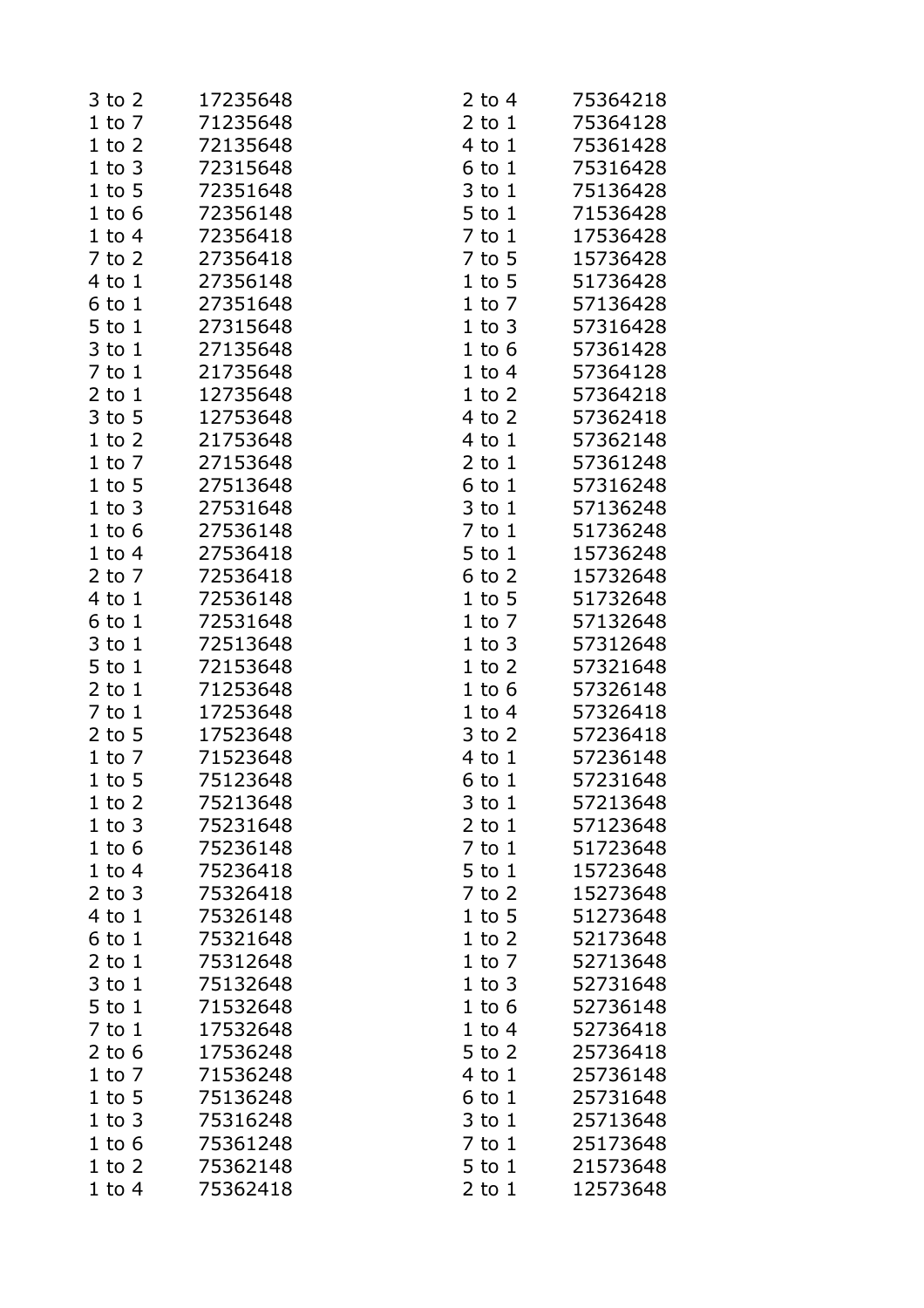| $7$ to $3$ | 12537648 | $4$ to $2$ | 35762418             |
|------------|----------|------------|----------------------|
| $1$ to $2$ | 21537648 | $4$ to $1$ | 35762148             |
| $1$ to $5$ | 25137648 | $2$ to $1$ | 35761248             |
| $1$ to $3$ | 25317648 | 6 to 1     | 35716248             |
| $1$ to $7$ | 25371648 | $7$ to $1$ | 35176248             |
| $1$ to $6$ | 25376148 | 5 to 1     | 31576248             |
| $1$ to $4$ | 25376418 | $3$ to $1$ | 13576248             |
| $2$ to 5   | 52376418 | $6$ to $2$ | 13572648             |
| $4$ to $1$ | 52376148 | $1$ to $3$ | 31572648             |
| $6$ to $1$ | 52371648 | $1$ to $5$ | 35172648             |
| $7$ to $1$ | 52317648 | $1$ to $7$ | 35712648             |
| $3$ to $1$ | 52137648 | $1$ to $2$ | 35721648             |
| $2$ to $1$ | 51237648 | $1$ to $6$ | 35726148             |
| $5$ to $1$ | 15237648 | $1$ to $4$ | 35726418             |
| $2$ to $3$ | 15327648 | 7 to 2     | 35276418             |
| $1$ to $5$ | 51327648 | $4$ to $1$ | 35276148             |
| $1$ to $3$ | 53127648 | $6$ to $1$ | 35271648             |
| $1$ to $2$ | 53217648 | $7$ to $1$ | 35217648             |
| $1$ to $7$ | 53271648 | $2$ to $1$ | 35127648             |
| $1$ to $6$ | 53276148 | $5$ to $1$ | 31527648             |
| $1$ to $4$ | 53276418 | $3$ to $1$ | 13527648             |
| $2$ to $7$ | 53726418 | $5$ to $2$ | 13257648             |
| 4 to 1     | 53726148 | $1$ to $3$ | 31257648             |
| $6$ to $1$ | 53721648 | $1$ to $2$ | 32157648             |
| $2$ to $1$ | 53712648 | $1$ to $5$ | 32517648             |
| $7$ to $1$ | 53172648 | $1$ to $7$ | 32571648             |
| $3$ to $1$ | 51372648 | $1$ to $6$ | 32576148             |
| $5$ to $1$ | 15372648 | $1$ to $4$ | 32576418             |
| 2 to $6$   | 15376248 | $3$ to $2$ | 23576418             |
| $1$ to $5$ | 51376248 | 4 to 1     | 23576148             |
| $1$ to $3$ | 53176248 | 6 to 1     | 23571648             |
| $1$ to $7$ | 53716248 | $7$ to $1$ | 23517648             |
| $1$ to $6$ | 53761248 | $5$ to $1$ | 23157648             |
| $1$ to $2$ | 53762148 | $3$ to $1$ | 21357648             |
| $1$ to $4$ | 53762418 | $2$ to $1$ | 12357648             |
| 2 to $4$   | 53764218 | $7$ to 6   | 12356748 (Part four) |
| $2$ to $1$ | 53764128 | $1$ to $2$ | 21356748             |
| 4 to 1     | 53761428 | $1$ to $3$ | 23156748             |
| $6$ to $1$ | 53716428 | $1$ to $5$ | 23516748             |
| $7$ to $1$ | 53176428 | $1$ to $6$ | 23561748             |
| $3$ to $1$ | 51376428 | $1$ to $7$ | 23567148             |
| $5$ to $1$ |          |            |                      |
|            | 15376428 | $1$ to $4$ | 23567418             |
| $5$ to $3$ | 13576428 | $2$ to $3$ | 32567418             |
| $1$ to $3$ | 31576428 | $4$ to $1$ | 32567148             |
| $1$ to $5$ | 35176428 | $7$ to $1$ | 32561748             |
| $1$ to $7$ | 35716428 | $6$ to $1$ | 32516748             |
| $1$ to $6$ | 35761428 | $5$ to $1$ | 32156748             |
| $1$ to $4$ | 35764128 | $2$ to $1$ | 31256748             |
| $1$ to $2$ | 35764218 | $3$ to $1$ | 13256748             |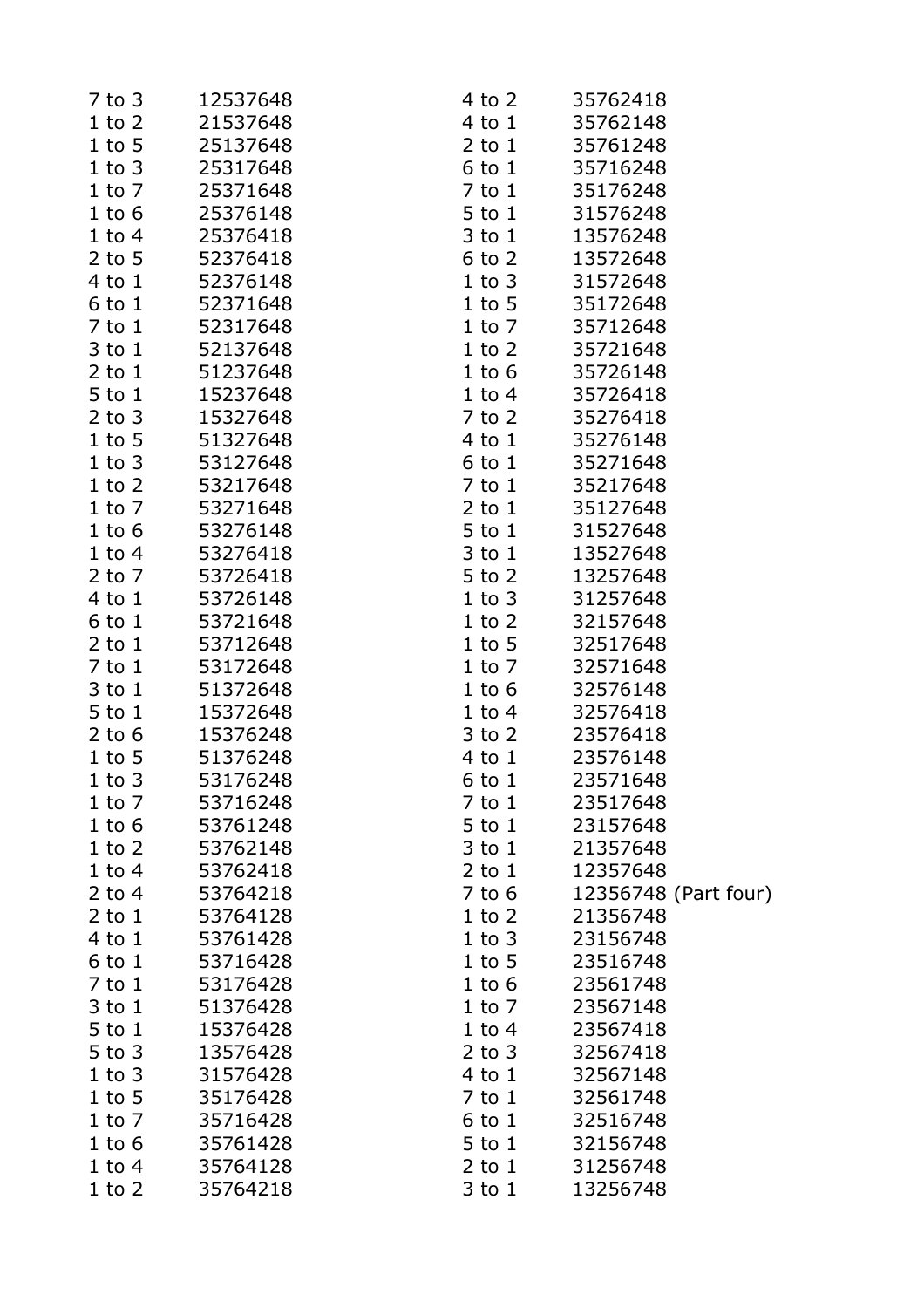| $2$ to 5   | 13526748 | 6 to 2     | 53267418         |
|------------|----------|------------|------------------|
| 1 to 3     | 31526748 | 4 to 1     | 53267148         |
| $1$ to $5$ | 35126748 | 7 to 1     | 53261748         |
| $1$ to $2$ | 35216748 | 6 to 1     | 53216748         |
| $1$ to $6$ | 35261748 | $2$ to $1$ | 53126748         |
| $1$ to $7$ | 35267148 | $3$ to $1$ | 51326748         |
| $1$ to $4$ | 35267418 | 5 to 1     | 15326748         |
| $2$ to $6$ | 35627418 | $3$ to $2$ | 15236748         |
| $4$ to $1$ | 35627148 | $1$ to $5$ | 51236748         |
| $7$ to $1$ | 35621748 | $1$ to $2$ | 52136748         |
| $2$ to $1$ | 35612748 | $1$ to $3$ | 52316748         |
| $6$ to $1$ | 35162748 | $1$ to $6$ | 52361748         |
| $5$ to $1$ | 31562748 | 1 to 7     | 52367148         |
| $3$ to $1$ | 13562748 | $1$ to $4$ | 52367418         |
| 2 to $7$   | 13567248 | $5$ to $2$ | 25367418         |
| 1 to 3     | 31567248 | 4 to 1     | 25367148         |
| $1$ to $5$ | 35167248 | 7 to 1     | 25361748         |
| $1$ to $6$ | 35617248 | 6 to 1     | 25316748         |
| $1$ to $7$ | 35671248 | $3$ to $1$ | 25136748         |
| $1$ to $2$ | 35672148 | 5 to 1     | 21536748         |
| $1$ to $4$ | 35672418 | $2$ to $1$ | 12536748         |
| 2 to $4$   | 35674218 | $3$ to $6$ | 12563748         |
| $2$ to $1$ | 35674128 | $1$ to $2$ | 21563748         |
| $4$ to $1$ | 35671428 | $1$ to $5$ | 25163748         |
| $7$ to $1$ | 35617428 | $1$ to $6$ | 25613748         |
| $6$ to $1$ | 35167428 | $1$ to $3$ | 25631748         |
| $5$ to $1$ | 31567428 | 1 to 7     | 25637148         |
| $3$ to $1$ | 13567428 | $1$ to $4$ | 25637418         |
| $3$ to $5$ | 15367428 | $2$ to $5$ | 52637418         |
| $1$ to 5   | 51367428 | 4 to 1     | 52637148         |
| $1$ to $3$ | 53167428 | $7$ to $1$ | 52631748         |
| $1$ to $6$ | 53617428 | $3$ to $1$ | 52613748         |
| $1$ to $7$ | 53671428 | $6$ to $1$ | 52163748         |
| $1$ to $4$ | 53674128 | $2$ to $1$ | 51263748         |
| $1$ to $2$ | 53674218 | $5$ to $1$ | 15263748 Tittums |
| $4$ to $2$ | 53672418 | $2$ to 6   | 15623748         |
| $4$ to $1$ | 53672148 | $1$ to $5$ | 51623748         |
| $2$ to $1$ | 53671248 | $1$ to $6$ | 56123748         |
| $7$ to $1$ | 53617248 | $1$ to $2$ | 56213748         |
| $6$ to $1$ | 53167248 | $1$ to $3$ | 56231748         |
| $3$ to $1$ | 51367248 | $1$ to $7$ | 56237148         |
| $5$ to $1$ | 15367248 | $1$ to $4$ | 56237418         |
| $7$ to $2$ | 15362748 | $2$ to $3$ | 56327418         |
| $1$ to $5$ | 51362748 | $4$ to $1$ | 56327148         |
| $1$ to $3$ | 53162748 | $7$ to $1$ | 56321748         |
| $1$ to $6$ | 53612748 | $2$ to $1$ | 56312748         |
| $1$ to $2$ | 53621748 | $3$ to $1$ | 56132748         |
| $1$ to $7$ | 53627148 | $6$ to $1$ | 51632748         |
| $1$ to $4$ | 53627418 | $5$ to $1$ | 15632748         |
|            |          |            |                  |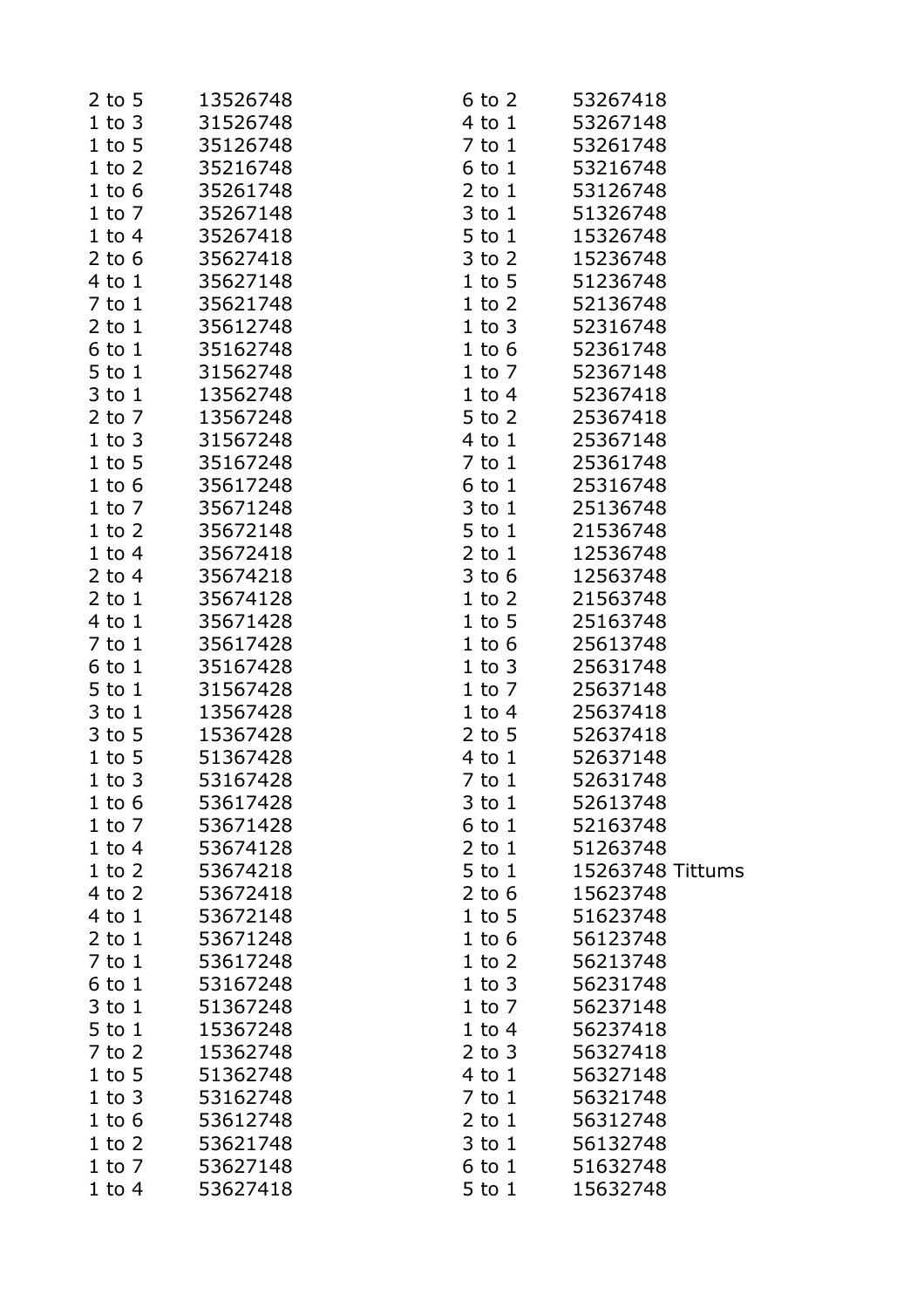| $2$ to $7$ | 15637248 | 6 to 2     | 26537418 |
|------------|----------|------------|----------|
| $1$ to $5$ | 51637248 | 4 to 1     | 26537148 |
| $1$ to $6$ | 56137248 | $7$ to $1$ | 26531748 |
| $1$ to $3$ | 56317248 | $3$ to $1$ | 26513748 |
| $1$ to $7$ | 56371248 | $5$ to $1$ | 26153748 |
| $1$ to $2$ | 56372148 | $6$ to $1$ | 21653748 |
| $1$ to $4$ | 56372418 | $2$ to $1$ | 12653748 |
| $2$ to 4   | 56374218 | $5$ to $3$ | 12635748 |
| $2$ to $1$ | 56374128 | $1$ to $2$ | 21635748 |
| 4 to 1     | 56371428 | $1$ to $6$ | 26135748 |
| $7$ to $1$ | 56317428 | $1$ to $3$ | 26315748 |
| $3$ to $1$ | 56137428 | $1$ to 5   | 26351748 |
| $6$ to $1$ | 51637428 | $1$ to $7$ | 26357148 |
| $5$ to $1$ | 15637428 | $1$ to $4$ | 26357418 |
| $5$ to $6$ | 16537428 | $2$ to 6   | 62357418 |
|            | 61537428 | $4$ to $1$ | 62357148 |
| $1$ to $6$ |          |            |          |
| $1$ to $5$ | 65137428 | $7$ to $1$ | 62351748 |
| $1$ to $3$ | 65317428 | $5$ to $1$ | 62315748 |
| $1$ to $7$ | 65371428 | $3$ to $1$ | 62135748 |
| $1$ to $4$ | 65374128 | $2$ to $1$ | 61235748 |
| $1$ to $2$ | 65374218 | $6$ to $1$ | 16235748 |
| $4$ to $2$ | 65372418 | $2$ to $3$ | 16325748 |
| 4 to 1     | 65372148 | $1$ to $6$ | 61325748 |
| $2$ to $1$ | 65371248 | $1$ to $3$ | 63125748 |
| $7$ to $1$ | 65317248 | $1$ to $2$ | 63215748 |
| $3$ to $1$ | 65137248 | $1$ to $5$ | 63251748 |
| $5$ to $1$ | 61537248 | $1$ to $7$ | 63257148 |
| $6$ to $1$ | 16537248 | $1$ to $4$ | 63257418 |
| $7$ to $2$ | 16532748 | $2$ to 5   | 63527418 |
| $1$ to $6$ | 61532748 | 4 to 1     | 63527148 |
| $1$ to 5   | 65132748 | 7 to 1     | 63521748 |
| $1$ to $3$ | 65312748 | $2$ to $1$ | 63512748 |
| $1$ to $2$ | 65321748 | $5$ to $1$ | 63152748 |
| $1$ to $7$ | 65327148 | $3$ to $1$ | 61352748 |
| $1$ to $4$ | 65327418 | $6$ to $1$ | 16352748 |
| $3$ to $2$ | 65237418 | $2$ to $7$ | 16357248 |
| $4$ to $1$ | 65237148 | $1$ to $6$ | 61357248 |
| $7$ to $1$ | 65231748 | $1$ to $3$ | 63157248 |
| $3$ to $1$ | 65213748 | $1$ to $5$ | 63517248 |
| $2$ to $1$ | 65123748 | $1$ to $7$ | 63571248 |
| $5$ to $1$ | 61523748 | $1$ to $2$ | 63572148 |
| $6$ to $1$ | 16523748 | $1$ to $4$ | 63572418 |
| $5$ to $2$ | 16253748 | $2$ to 4   | 63574218 |
| $1$ to $6$ | 61253748 | $2$ to $1$ | 63574128 |
| $1$ to $2$ | 62153748 | $4$ to $1$ | 63571428 |
| $1$ to $5$ | 62513748 | $7$ to $1$ | 63517428 |
| $1$ to $3$ | 62531748 | $5$ to $1$ | 63157428 |
| $1$ to $7$ | 62537148 | 3 to 1     | 61357428 |
| $1$ to $4$ | 62537418 | $6$ to $1$ | 16357428 |
|            |          |            |          |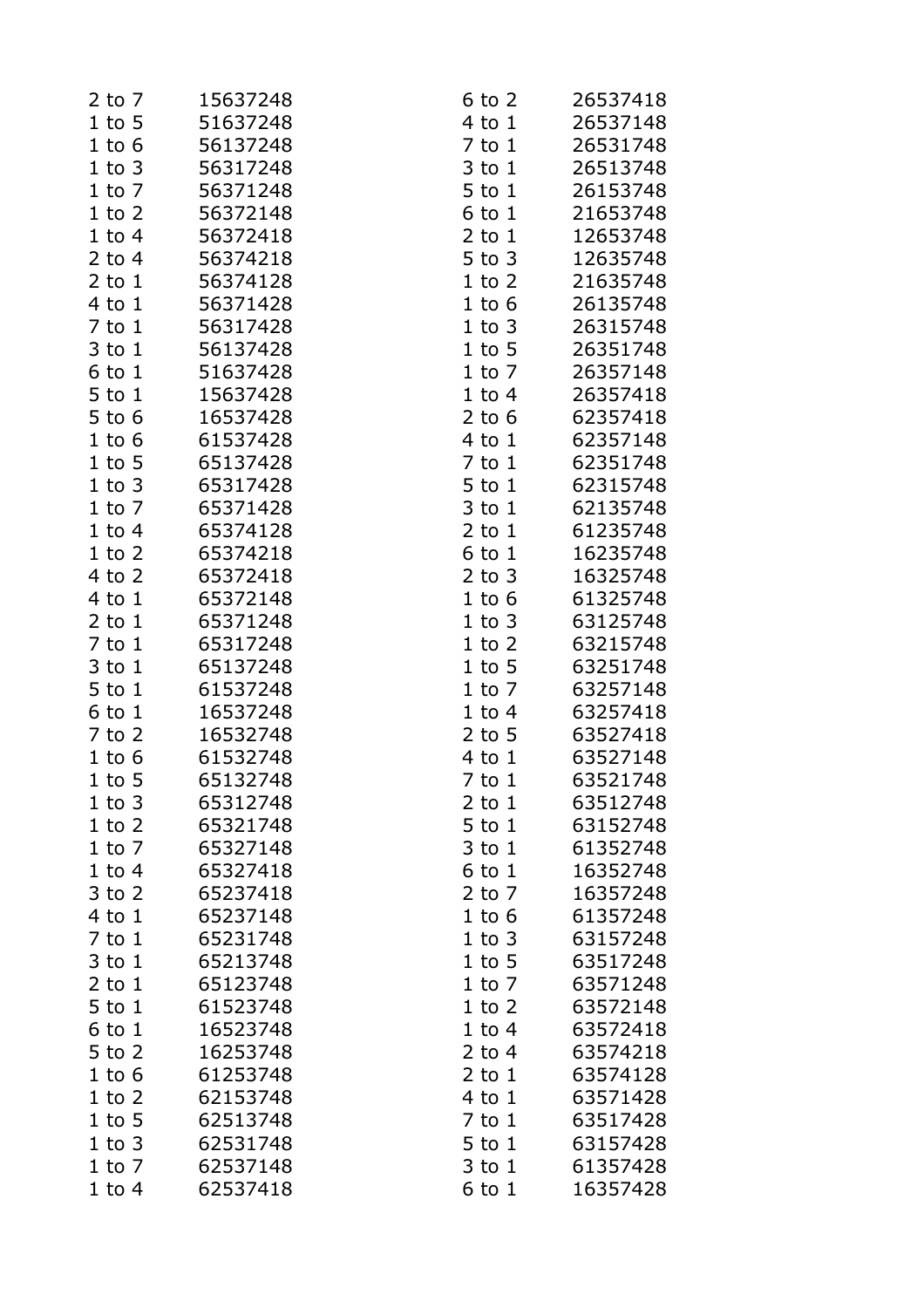| $6$ to $3$ | 13657428             | $2$ to $3$               | 32654718             |
|------------|----------------------|--------------------------|----------------------|
| $1$ to $3$ | 31657428             | $7$ to $1$               | 32654178             |
| $1$ to $6$ | 36157428             | $4$ to $1$               | 32651478             |
| $1$ to $5$ | 36517428             | 5 to 1                   | 32615478             |
| $1$ to $7$ | 36571428             | 6 to 1                   | 32165478             |
| $1$ to $4$ | 36574128             | $2$ to $1$               | 31265478             |
| $1$ to $2$ | 36574218             | $3$ to $1$               | 13265478             |
| $4$ to $2$ | 36572418             | $2$ to 6                 | 13625478             |
| $4$ to $1$ | 36572148             | $1$ to $3$               | 31625478             |
| $2$ to $1$ | 36571248             | $1$ to $6$               | 36125478             |
| $7$ to $1$ | 36517248             | $1$ to $2$               | 36215478             |
| $5$ to $1$ | 36157248             | $1$ to $5$               | 36251478             |
| 6 to 1     | 31657248             | $1$ to $4$               | 36254178             |
| 3 to 1     | 13657248             | $1$ to $7$               | 36254718             |
| $7$ to $2$ | 13652748             | $2$ to 5                 | 36524718             |
| $1$ to $3$ | 31652748             | $7$ to $1$               | 36524178             |
| $1$ to $6$ | 36152748             | $4$ to $1$               | 36521478             |
| $1$ to $5$ | 36512748             | $2$ to $1$               | 36512478             |
| $1$ to $2$ | 36521748             | 5 to 1                   | 36152478             |
| $1$ to $7$ | 36527148             | 6 to 1                   | 31652478             |
| $1$ to $4$ | 36527418             | 3 to 1                   | 13652478             |
| $5$ to $2$ | 36257418             | $2$ to 4                 | 13654278             |
| $4$ to $1$ | 36257148             | $1$ to $3$               | 31654278             |
| $7$ to $1$ | 36251748             | $1$ to $6$               | 36154278             |
| 5 to 1     | 36215748             | $1$ to $5$               | 36514278             |
| $2$ to $1$ | 36125748             | $1$ to $4$               | 36541278             |
| $6$ to $1$ | 31625748             | $1$ to $2$               | 36542178             |
| $3$ to $1$ | 13625748             | $1$ to $7$               | 36542718             |
|            | 13265748             |                          | 36547218             |
| $6$ to $2$ |                      | $2$ to $7$               |                      |
| $1$ to $3$ | 31265748<br>32165748 | $2$ to $1$<br>$7$ to $1$ | 36547128<br>36541728 |
| $1$ to $2$ |                      |                          |                      |
| $1$ to $6$ | 32615748             | 4 to 1                   | 36514728             |
| $1$ to 5   | 32651748             | $5$ to $1$               | 36154728             |
| $1$ to $7$ | 32657148             | $6$ to $1$               | 31654728             |
| $1$ to $4$ | 32657418             | $3$ to $1$               | 13654728             |
| $3$ to $2$ | 23657418             | $3$ to $6$               | 16354728             |
| $4$ to $1$ | 23657148             | $1$ to $6$               | 61354728             |
| $7$ to $1$ | 23651748             | $1$ to $3$               | 63154728             |
| $5$ to $1$ | 23615748             | $1$ to $5$               | 63514728             |
| $6$ to $1$ | 23165748             | $1$ to $4$               | 63541728             |
| $3$ to $1$ | 21365748             | $1$ to $7$               | 63547128             |
| $2$ to $1$ | 12365748             | $1$ to $2$               | 63547218             |
| 7 to 4     | 12365478 (Part five) | $7$ to $2$               | 63542718             |
| $1$ to $2$ | 21365478             | $7$ to $1$               | 63542178             |
| $1$ to $3$ | 23165478             | $2$ to $1$               | 63541278             |
| $1$ to $6$ | 23615478             | $4$ to $1$               | 63514278             |
| $1$ to 5   | 23651478             | 5 to 1                   | 63154278             |
| $1$ to $4$ | 23654178             | $3$ to $1$               | 61354278             |
| $1$ to $7$ | 23654718             | 6 to 1                   | 16354278             |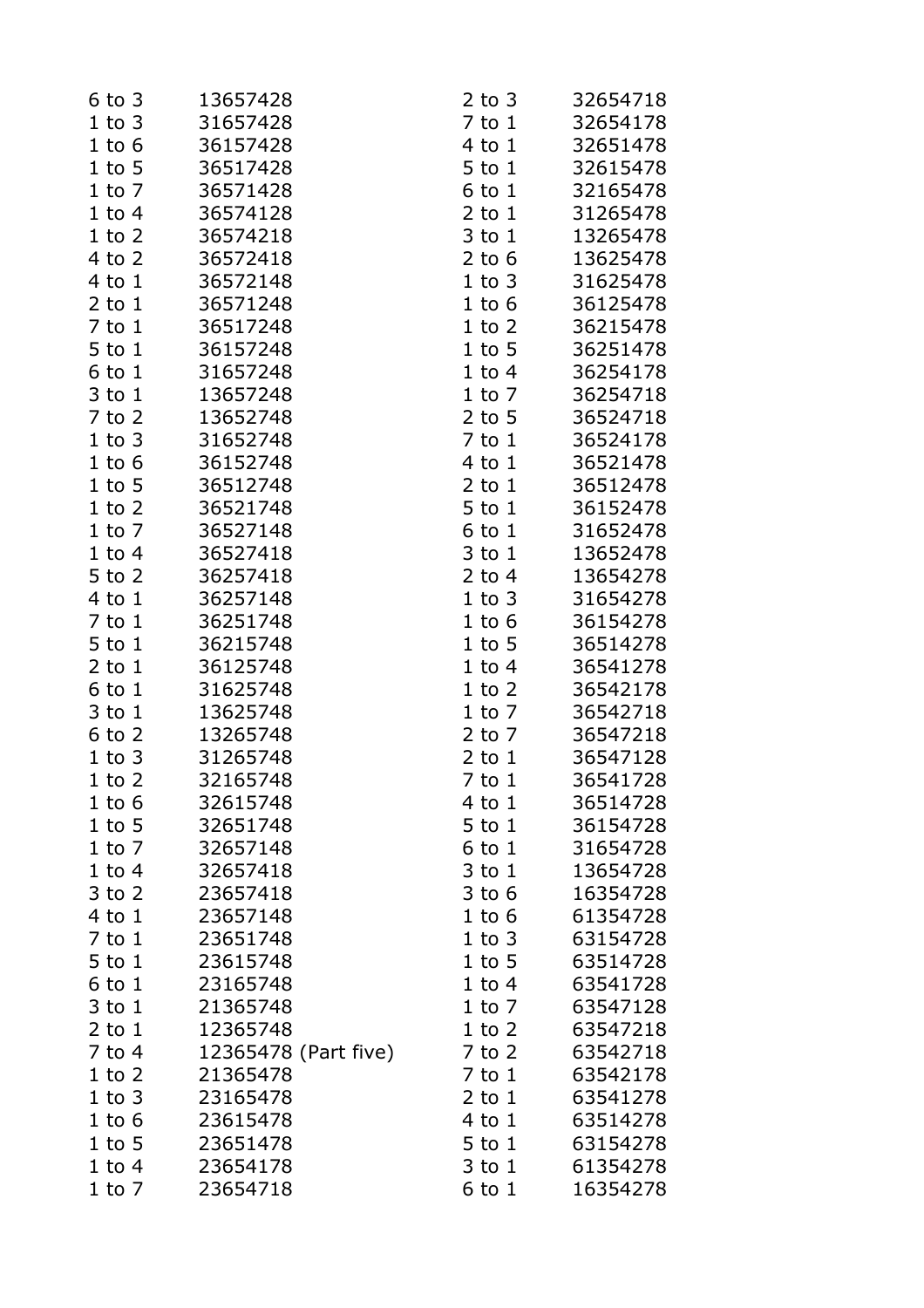| 4 to 2     | 16352478 | $2$ to $3$ | 65324718 |
|------------|----------|------------|----------|
| $1$ to $6$ | 61352478 | $7$ to $1$ | 65324178 |
| $1$ to $3$ | 63152478 | 4 to 1     | 65321478 |
| $1$ to $5$ | 63512478 | $2$ to $1$ | 65312478 |
| $1$ to $2$ | 63521478 | $3$ to $1$ | 65132478 |
| $1$ to $4$ | 63524178 | 5 to 1     | 61532478 |
| $1$ to $7$ | 63524718 | $6$ to $1$ | 16532478 |
| 5 to 2     | 63254718 | $2$ to 4   | 16534278 |
| $7$ to $1$ | 63254178 | $1$ to $6$ | 61534278 |
| $4$ to $1$ | 63251478 | $1$ to $5$ | 65134278 |
| $5$ to $1$ | 63215478 | $1$ to $3$ | 65314278 |
| $2$ to $1$ | 63125478 | $1$ to $4$ | 65341278 |
| $3$ to $1$ | 61325478 | $1$ to $2$ | 65342178 |
| $6$ to $1$ | 16325478 | $1$ to $7$ | 65342718 |
| $3$ to $2$ | 16235478 | $2$ to $7$ | 65347218 |
| $1$ to $6$ | 61235478 | $2$ to $1$ | 65347128 |
| $1$ to $2$ | 62135478 | $7$ to $1$ | 65341728 |
| $1$ to $3$ | 62315478 | $4$ to $1$ | 65314728 |
| $1$ to $5$ | 62351478 | $3$ to $1$ | 65134728 |
| $1$ to $4$ | 62354178 | 5 to 1     | 61534728 |
| $1$ to $7$ | 62354718 | $6$ to $1$ | 16534728 |
| $6$ to $2$ | 26354718 | $6$ to $5$ | 15634728 |
| $7$ to $1$ | 26354178 | $1$ to 5   | 51634728 |
| $4$ to $1$ | 26351478 |            | 56134728 |
|            |          | $1$ to $6$ |          |
| $5$ to $1$ | 26315478 | $1$ to $3$ | 56314728 |
| $3$ to $1$ | 26135478 | $1$ to $4$ | 56341728 |
| $6$ to $1$ | 21635478 | $1$ to $7$ | 56347128 |
| $2$ to $1$ | 12635478 | $1$ to $2$ | 56347218 |
| $3$ to $5$ | 12653478 | $7$ to $2$ | 56342718 |
| $1$ to $2$ | 21653478 | $7$ to $1$ | 56342178 |
| $1$ to $6$ | 26153478 | 2 to 1     | 56341278 |
| $1$ to 5   | 26513478 | 4 to 1     | 56314278 |
| $1$ to $3$ | 26531478 | $3$ to $1$ | 56134278 |
| $1$ to $4$ | 26534178 | $6$ to $1$ | 51634278 |
| $1$ to $7$ | 26534718 | 5 to 1     | 15634278 |
| $2$ to 6   | 62534718 | $4$ to $2$ | 15632478 |
| $7$ to $1$ | 62534178 | $1$ to $5$ | 51632478 |
| 4 to 1     | 62531478 | $1$ to $6$ | 56132478 |
| 3 to 1     | 62513478 | $1$ to $3$ | 56312478 |
| 5 to 1     | 62153478 | $1$ to $2$ | 56321478 |
| $2$ to $1$ | 61253478 | $1$ to $4$ | 56324178 |
| $6$ to $1$ | 16253478 | $1$ to $7$ | 56324718 |
| $2$ to 5   | 16523478 | $3$ to $2$ | 56234718 |
| $1$ to $6$ | 61523478 | $7$ to $1$ | 56234178 |
| $1$ to $5$ | 65123478 | 4 to 1     | 56231478 |
| $1$ to $2$ | 65213478 | $3$ to $1$ | 56213478 |
| $1$ to $3$ | 65231478 | $2$ to $1$ | 56123478 |
| $1$ to $4$ | 65234178 | $6$ to $1$ | 51623478 |
| $1$ to $7$ | 65234718 | $5$ to $1$ | 15623478 |